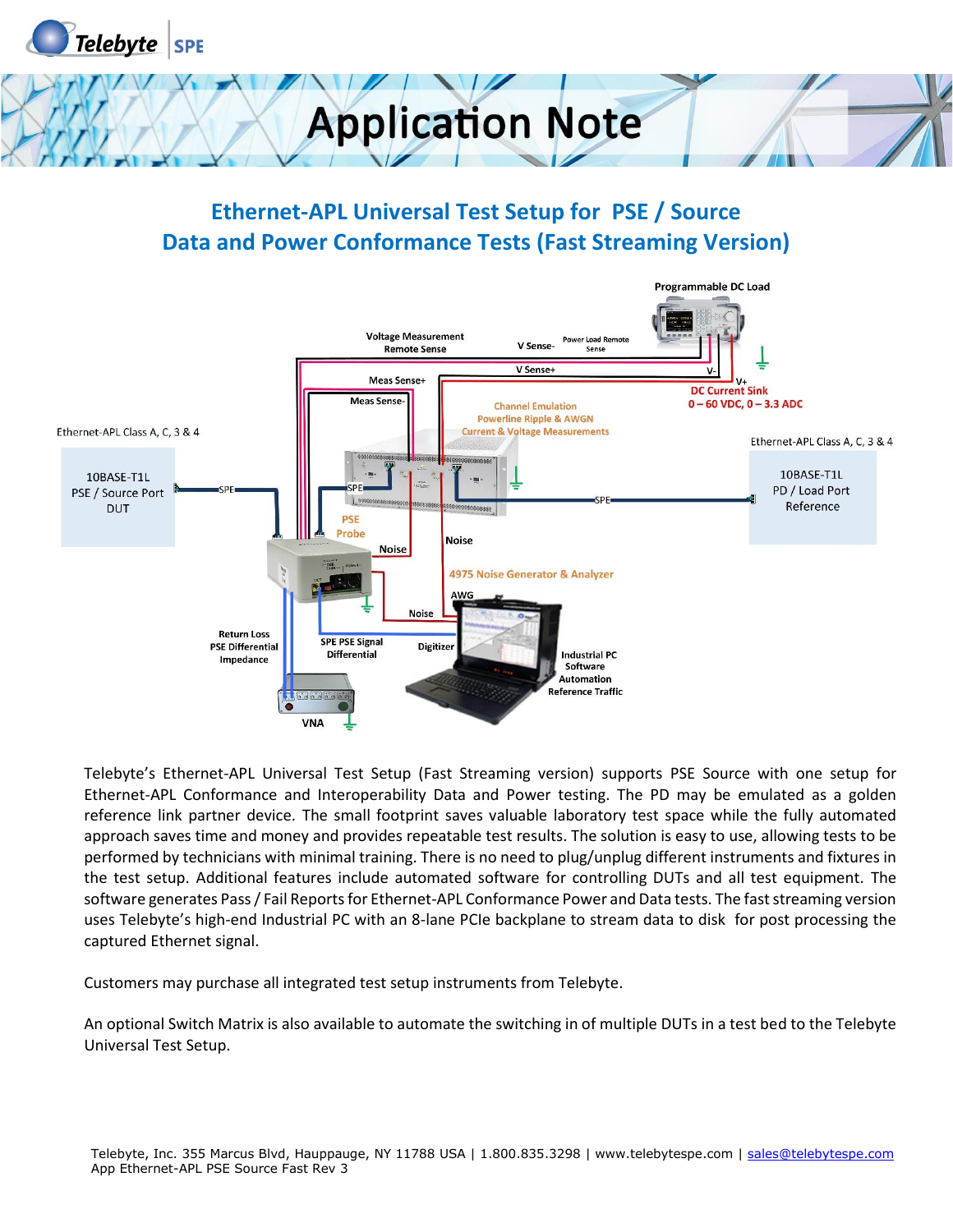

#### **Required Equipment**

- Telebyte 4950 10BASE-T1L Channel Emulator
- Telebyte 4975 Noise Generator (AWG) and Analyzer (Digitizer)
- Telebyte SPE Test Automation Software
- Telebyte 4975-P01 Probe
- AEM MMVNA-200 8-Channel Vector Network Analyzer
- Siglent SDL1020X Programmable DC Load

#### **Ethernet Conformance Data and Power Test List**

| Ethernet-APL Data Test Specification v1.4                                                                      |
|----------------------------------------------------------------------------------------------------------------|
| <b>Group 1: Transmitter Electrical Measurements</b>                                                            |
| Test APL.146.1.1 - Transmitter Output Voltage (Test Mode 1)                                                    |
| Test APL.146.1.2 - Transmitter Output Droop (Test Mode 2)                                                      |
| Test APL.146.1.3 - Transmitter Timing Jitter (Test Mode 1)                                                     |
| Test APL.146.1.4 - Transmitter Power Spectral Density (PSD) and Power Level (Test Mode 3)                      |
| Test APL.146.1.5 - Transmit Clock Frequency (Test Mode 1)                                                      |
| Test APL.146.1.6 - MDI Return Loss (Part A: Tx disabled: DUT in Slave, high Z state)                           |
| Test APL.146.1.6 - MDI Return Loss (Part B: Test Mode 3 VNA with narrowband IF of 100Hz)                       |
| Test APL.146.1.7 - Transmitter Distortion (Test Mode 2) with 1MHz Sinusoidal Disturber at 1.0Vpp and/or 2.4Vpp |
| <b>Group 2: Receiver Electrical Measurements</b>                                                               |
| Test APL.146.2.1 - Receiver Packet Error Rate Stress Test                                                      |
| Noise includes                                                                                                 |
| AWGN @ -106dBm/Hz                                                                                              |
| Power-line Ripple Noise components                                                                             |
| 100mV at 1kHz and 10kHz, 10mV at 100kHz and 1MHz, and                                                          |
| 100mV at 10kHz falling 20dB per decade to 10mV at 100kHz swept                                                 |
| Ethernet-APL Appendix F - 1.0Vpp Spur & 2.4Vpp Trunk Worst-Case Whole Communication Channel                    |
| Traffic Testing - Link Quality SNR better than 20dB, DUT Passing BER < 10 <sup>-9</sup>                        |
| <b>Group 3: PCS Transmit</b>                                                                                   |
| Test APL.146.3.1 - PCS Transmit Signaling                                                                      |
| Group 4: PCS Receive - 10BASE-T1L valid Decoding of code groups                                                |
| Test APL.146.4.1 - Automatic Polarity Detection and Correction                                                 |
| Test APL.146.4.2 - Handling of Received ESD_ERR4                                                               |
| Test APL.146.4.3 - Handling of Received disparity error                                                        |
| Test APL.146.4.4 - Handling of Receipt of rem_rcvr_status = NOT_OK while link up                               |
| Section 98: Ethernet-APL Clause 98 Auto-Negotiation Validation                                                 |
| Group 1: Auto - Negotiation Basic Tests for Ethernet-APL                                                       |
| Test APL.98.1.1 - Advertisement and Auto-Negotiation Verification                                              |
| Part A: DUT advertises valid capabilities                                                                      |
| Part B: DUT links with compatible link partner                                                                 |
| Part C: DUT spur port when LP advertises but does not request increased transmit level                         |
| Part D: DUT behavior with incompatible link partner (spur to trunk, trunk to spur)                             |
| Part E: DUT behaves properly with incompatible link partner (spur to trunk, trunk to spur)                     |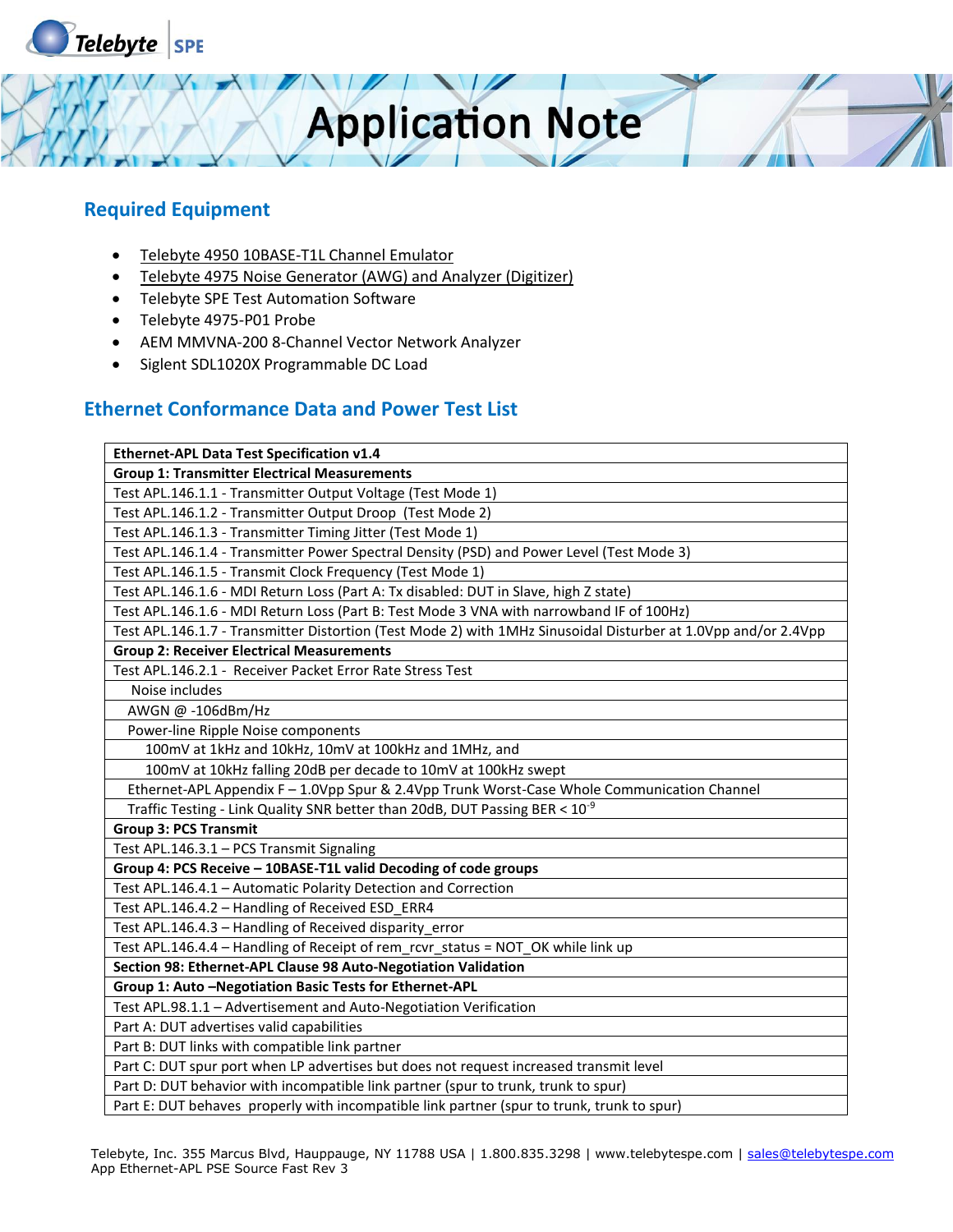

Part F: DUT behavior when link partner prefers master or slave port role (M/S is always 0).

Part G: DUT behavior when link partner forces master or slave port role (M/S is always 1).

Test APL.98.1.2 – Management Restart of Auto-Negotiation

Test APL.98.1.3 – Link Status Fail

Test APL.98.1.4 – DME Voltage Envelope Test

**Ethernet-APL Power Test Specification v1.1** 

**TP: Trunk Power Source Ports – Segment 'T'; Port 'P**

TP.1: Power Tests

TP.1.1 Power Class Currents Minimum Supply Voltage 46

TP.1.1 Power Class Currents Maximum Supply Voltage 50V

TP.1.2 Powering Class Voltages Minimum Supply Voltage 46

TP.1.2 Powering Class Voltages Maximum Supply Voltage 50V

TP.2 Electrical Characteristics

TP.2.1 Differential In-Band Ripple and Noise

TP.2.1 Differential In-Band Ripple and Noise Load draws 0 A

TP.2.2 Differential Out-Band Ripple and Noise Maximum Supply Voltage 50V Load draw IPS

TP.2.2 Differential Out-Band Ripple and Noise Minimum Supply Voltage 46 Load draw IPS

TP.2.2 Differential Out-Band Ripple and Noise Maximum Supply Voltage 50V Load 0 A

TP.2.2 Differential Out-Band Ripple and Noise Minimum Supply Voltage 46 Load 0 A

TP.2.3 Voltage Derivatives

TP.2.4 Over Current Capability

TP.2.5 Over Current Limiting

TP.3 General Port Requirements

TP.3.1 Terminal and Connectors

TP.3.2 Shielding Options\*

TP.3.3 Short Circuit Behavior

**SP: Spur Power Source Ports – Segment 'S'; Port 'P'**

SP.1 Power Tests

SP.1.1 Powering Class Currents Minimum Supply Voltage (A=9.6 C=11.61)

SP.1.1 Powering Class Currents Maximum Supply Voltage V=15

SP.1.2 Powering Class Voltages Minimum Supply Voltage (A=9.6 C=11.61)

SP.1.2 Powering Class Voltages Maximum Supply Voltage V=15

SP.2 Electrical Characteristics

SP.2.1 Differential In-Band Ripple and Noise Maximum Supply Voltage V=15 Load draws IPSmin SP.2.1 Differential In-Band Ripple and Noise Minimum Supply Voltage (A=9.6 C=11.61) Load draws IPSmin

SP.2.1 Differential In-Band Ripple and Noise Maximum Supply Voltage V=15 Load draws 20mA

SP.2.1 Differential In-Band Ripple and Noise Minimum Supply Voltage (A=9.6 C=11.61) Load draws 20mA

SP.2.2 Differential Out-Band Ripple and Noise Maximum Supply Voltage V=15 Load draws IPSmin

SP.2.2 Differential Out-Band Ripple and Noise Minimum Supply Voltage (A=9.6 C=11.61) Load draws IPSmin

SP.2.2 Differential Out-Band Ripple and Noise Maximum Supply Voltage V=15 Load draws 20mA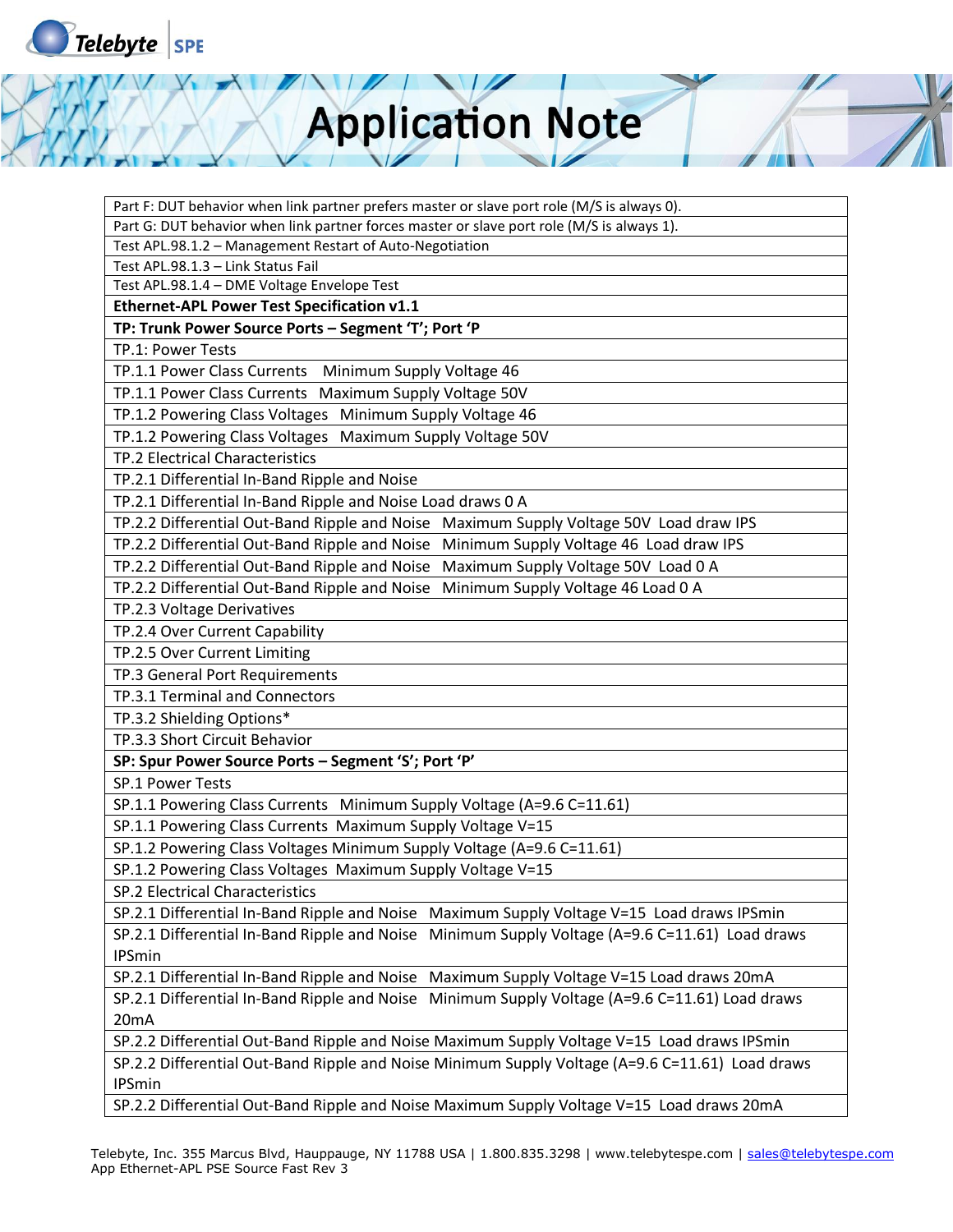

SP.2.2 Differential Out-Band Ripple and Noise Minimum Supply Voltage (A=9.6 C=11.61) Load draws 20mA

SP.2.3 Voltage Derivatives

SP.3 General Port Requirements

SP.3.1 Terminal and Connectors

SP.3.2 Shielding Options\*

SP.3.3 Short Circuit Behavior

**TL: Trunk Power Load Ports – Segment 'T; Port 'L'**

TL.1 Power Tests

TL.1.1 Minimum Current Draw Minimum Supply Voltage 28.8 V

TL.1.1 Minimum Current Draw Maximum Supply Voltage 50V

TL.1.2 Inrush

TL.2 Electrical Characteristics

TL.2.1 Differential In-Band Ripple and Noise Maximum Supply Voltage 50V

TL.2.1 Differential In-Band Ripple and Noise Minimum Supply Voltage 28.8 V

TL.2.2 Differential Out-Band Ripple and Noise Maximum Supply Voltage 50V

TL.2.2 Differential Out-Band Ripple and Noise Minimum Supply Voltage 28.8 V

TL.2.3 Current Derivatives Minimum Supply Voltage 28.8 V

TL.2.3 Current Derivatives Maximum Supply Voltage 50V

TL.2.4 Current Events Minimum Supply Voltage 28.8 V

TL.2.4 Current Events Maximum Supply Voltage 50V

TL.2.5 Under Voltage Current

TL.3 General Port Requirements

TL.3.1 Terminal and Connectors

TL.3.2 Shielding Options\*

TL.3.3 Polarity Sensitivity Mode A + / -

TL.3.3 Polarity Sensitivity Mode B - / +

**SL: Spur Power Load Ports – Segment 'S'; Port 'L'**

SL.1 Power Tests

SL.1.1 Minimum Current Draw Minimum Supply Voltage UPL(min) Class A=9V ClassC =10.6V

SL.1.1 Minimum Current Draw Maximum Supply Voltage UPL(min) Class A and C = 15V

SL.1.2 Inrush Current

SL.2 Electrical Characteristics

SL.2.1 Differential In-Band Ripple and Noise Maximum Supply Voltage UPS(max) Class A and C = 15V

SL.2.1 Differential In-Band Ripple and Noise Minimum Load Voltage UPL(min) Class A=9V ClassC =10.6V

SL.2.2 Differential Out-Band Ripple and Noise Maximum Supply Voltage UPS(max) Class A and C = 15V

SL.2.2 Differential Out-Band Ripple and Noise Minimum Load Voltage UPL(min) Class A=9V ClassC =10.6V

SL.2.3 Current Derivatives Maximum Supply Voltage UPS(max) Class A and C = 15V

SL.2.3 Current Derivatives Minimum Load Voltage UPL(min) Class A=9V ClassC =10.6V

SL.2.4 Current Events Minimum Load Voltage UPL(min) Class A=9V ClassC =10.6V

SL.2.4 Current Events Maximum Supply Voltage UPS(max) Class A and C = 15V